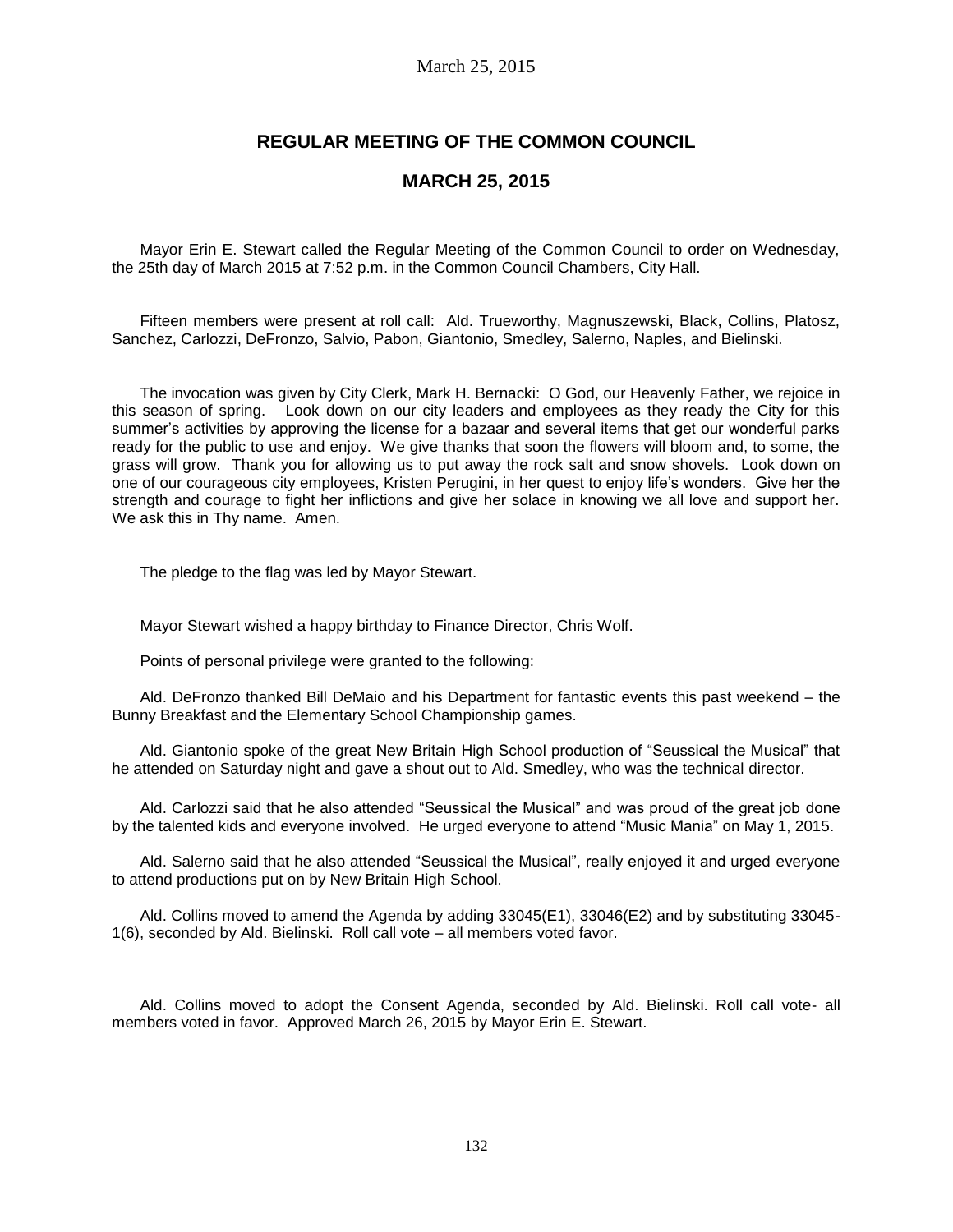# **CONSENT AGENDA**

# **CITY CLERK**

## **33040 RE: CLAIMS FOR INJURIES AND/OR PROPERTY DAMAGE**

To Her Honor, the Mayor, and the Common Council of the City of New Britain: the undersigned beg leave to report the following:

### CLAIMANTS NAME

- Anderson, Andre L.
- Dostie, Craig S.
- Hickox, Patricia D.
- Inturri, Jr., Joseph
- LaClair, Claire M.
- Marzi, William M.
- Murach, Stanislawa
- Semidey, Archie by Atty. Nicholas R. Nesi
- Soto, Wilfredo
- Zurawski, Katarzyna
- Wojtusiak, Grace

Mark H. Bernacki City Clerk

## **FINANCE DEPARTMENT**

### **33041 RE: LINE ITEM TRANSFERS – 3/4/15 THRU 3/18/15**

To Her Honor, the Mayor, and the Common Council of the City of New Britain: the undersigned beg leave to report the following:

In accordance with the city of New Britain ordinance of Article VII – Finance, Section 2-494(3), the following departments have transferred monies from one line item to another within their departmental budget (total department budget has not changed). Each transfer will be continuously numbered from month to month throughout the fiscal year. This report represents the transfers executed by the mayor in accordance with the aforementioned ordinance for the period ending March 18, 2015

| 7. | Department:               | <b>Disabilities Commission</b>          |            |                              |  |
|----|---------------------------|-----------------------------------------|------------|------------------------------|--|
|    | From:                     | 001523003-5121                          |            | (Full Time Salaries)         |  |
|    | To:                       | 001523003-5122                          | \$182.00   | (Overtime)                   |  |
|    |                           | 001523003-5610                          | \$350.00   | (Postage, Copies, Scans)     |  |
|    |                           | 001523003-5659                          | \$8,468.00 | (Oper. Materials & Supplies) |  |
|    |                           | 001523003-5810                          | \$1,000.00 | (Dues, Fees, Memberships)    |  |
|    | Amount:                   | \$10,000.00                             |            |                              |  |
|    | <b>Brief Description:</b> | Rebudget line items for fiscal year end |            |                              |  |
|    | Dohoooo Colorni           |                                         |            |                              |  |

Rebecca Salerni Deputy Finance Director

# **PURCHASING DEPARTMENT**

### **33042 RE: STANLEY QUARTER PARK IMPROVEMENTS FOR PUBLIC WORKS DEPT**

To Her Honor, the Mayor, and the Common Council of the City of New Britain: the undersigned beg leave to report the following: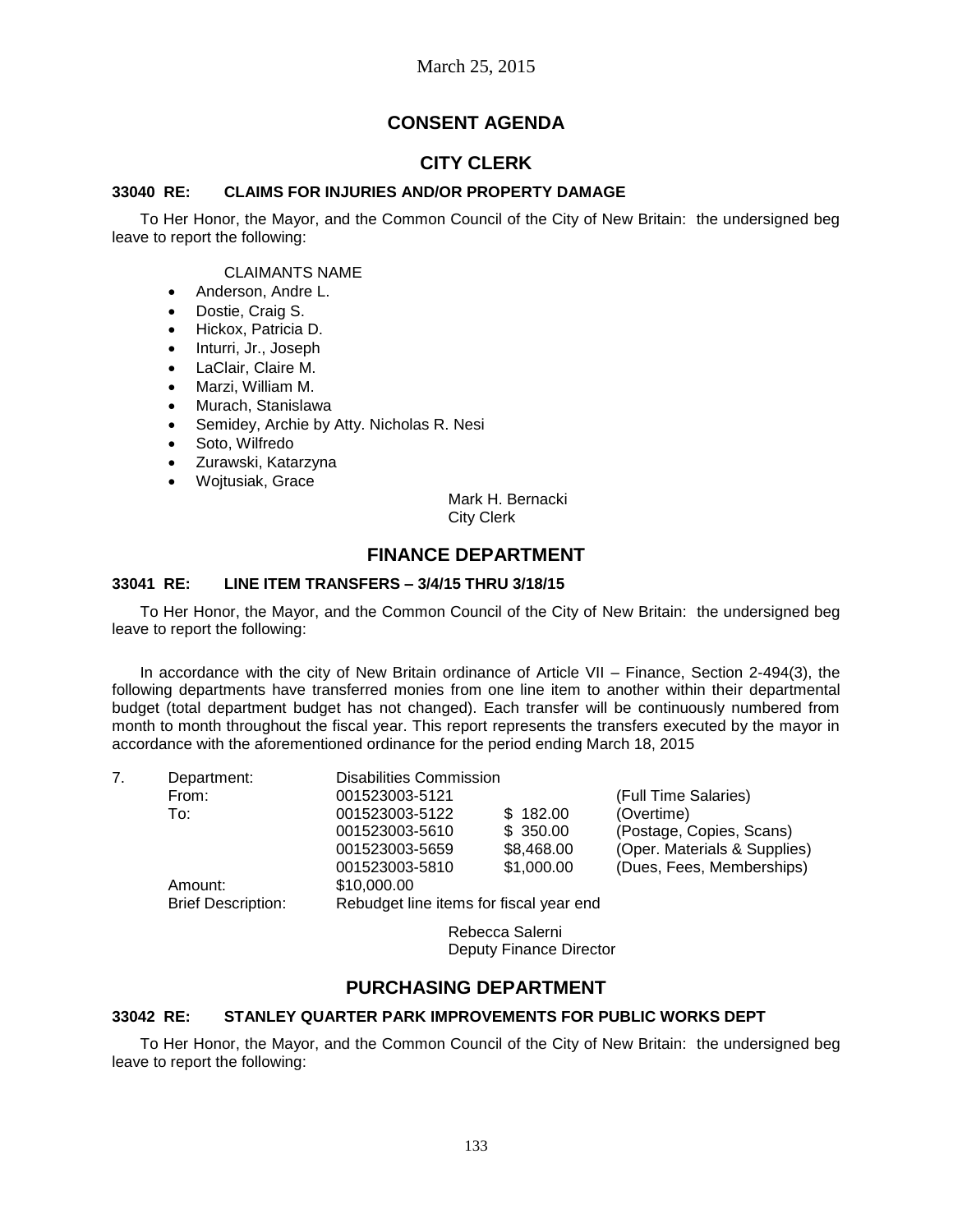Public Bid No. 3815 was solicited and received in accordance with the Purchasing Ordinances of the City of New Britain for the Stanley Quarter Park Improvements for the Public Works Department. Funding is available for this purchase within the Public Work Department's LOCIP Account Number, 2131500115- 52083 Stanley Quarter Park Improvements.

Invitations to bid were solicited and the bid was duly advertised in the New Britain Herald and the Hartford Courant Newspapers, City and State of Connecticut's Department of Administration Services websites and mailed to forty-two (42) Construction Companies. The Purchasing Agent did not receive any letters from the Construction Companies on the mailing list who indicated they could not provide a response to the bid request. The responses received are on file in the Town Clerk's Office.

The bids were reviewed for conformance to specifications by the Public Works Department, Engineering Division and the Purchasing Agent. Therefore the Director of Public Works is recommending that the bid be awarded only for the Base Bid, Improvements of the Stanley Quarter Park's Loop Trail to Paramount Construction, LLC of Newington CT, who submitted the lowest responsible Base Bid and met all of the bid specifications.

RESOLVED: That the Purchasing Agent is hereby authorized to issue a purchase order for \$193,000.00 and enter into a contract with Paramount Construction, LLC of Newington, CT for the Improvements of the Stanley Quarter Park's Loop Trail for the Public Works Department per the terms and specifications of Public Bid No. 3815.

#### Jack Pieper Purchasing Agent

#### **33043 RE: HARDWARE TO PROVIDE A VIABLE BUSINESS CONTINUITY/DISASTER RECOVERY SOLUTION – INFORMATION TECHNOLOGIES DEPT**

To Her Honor, the Mayor, and the Common Council of the City of New Britain: the undersigned beg leave to report the following:

In accordance with City Code of Ordinances, Chapter 2, Article VIII, Division 1, Section 2-531 a purchase order was requested by the Information Technologies Department for the purchase of Hardware to provide the city with a viable Business Continuity/Disaster Recovery Solution.

| <b>SUPPLIER</b> | SERVICE / PRODUCT                                                      | QTY            | <b>UNIT PRICE</b> | <b>TOTAL</b>  |
|-----------------|------------------------------------------------------------------------|----------------|-------------------|---------------|
| Stonefly, Inc.  | DR365-1602 20TB<br>Useable<br>Stonefly<br>Storage with RAID6+Hot Spare | $\overline{1}$ | \$21,357.00       | 21,357.00     |
| Hayward, CA     | 128GB System Memory                                                    |                | \$1,272.00        | \$1,272.00    |
|                 | Microsoft Backup Agent Licenses                                        | 10             | \$1,799.00        | \$17,990.00   |
|                 | <b>Discount</b>                                                        | 10             | $-$1,799.00$      | $-$17,990.00$ |
|                 | <b>VMWare Backup Agent Licenses</b>                                    | 3              | \$1,999.00        | \$5,997.00    |
|                 | Installation, Configuration<br>Remote<br>and<br>Training               |                | \$0.00            | \$0.00        |
|                 | Discount                                                               |                | $-$1,942.00$      | $-$1,942.00$  |
|                 | Shipping                                                               |                | \$379.00          | \$379.00      |
|                 | <b>Total Cost</b>                                                      |                |                   | \$27,063.00   |

The Information Technology Department has requested the purchase of a purpose-built hyperconverged infrastructure solution to consolidate all their server, storage, and backup systems into one easy to manage appliance. This device will enable City to provide an offsite all-in-one environment able to sustain operations in the event of a system failure or disaster. The Stonefly DR365 appliance provides a continuing offsite operations solution backing up the production environment.

Every backup is automatically converted into a Virtual Machine. These Virtual Machines can then be quickly spun up and hosted on the DR365 appliance. This device will provide the necessary business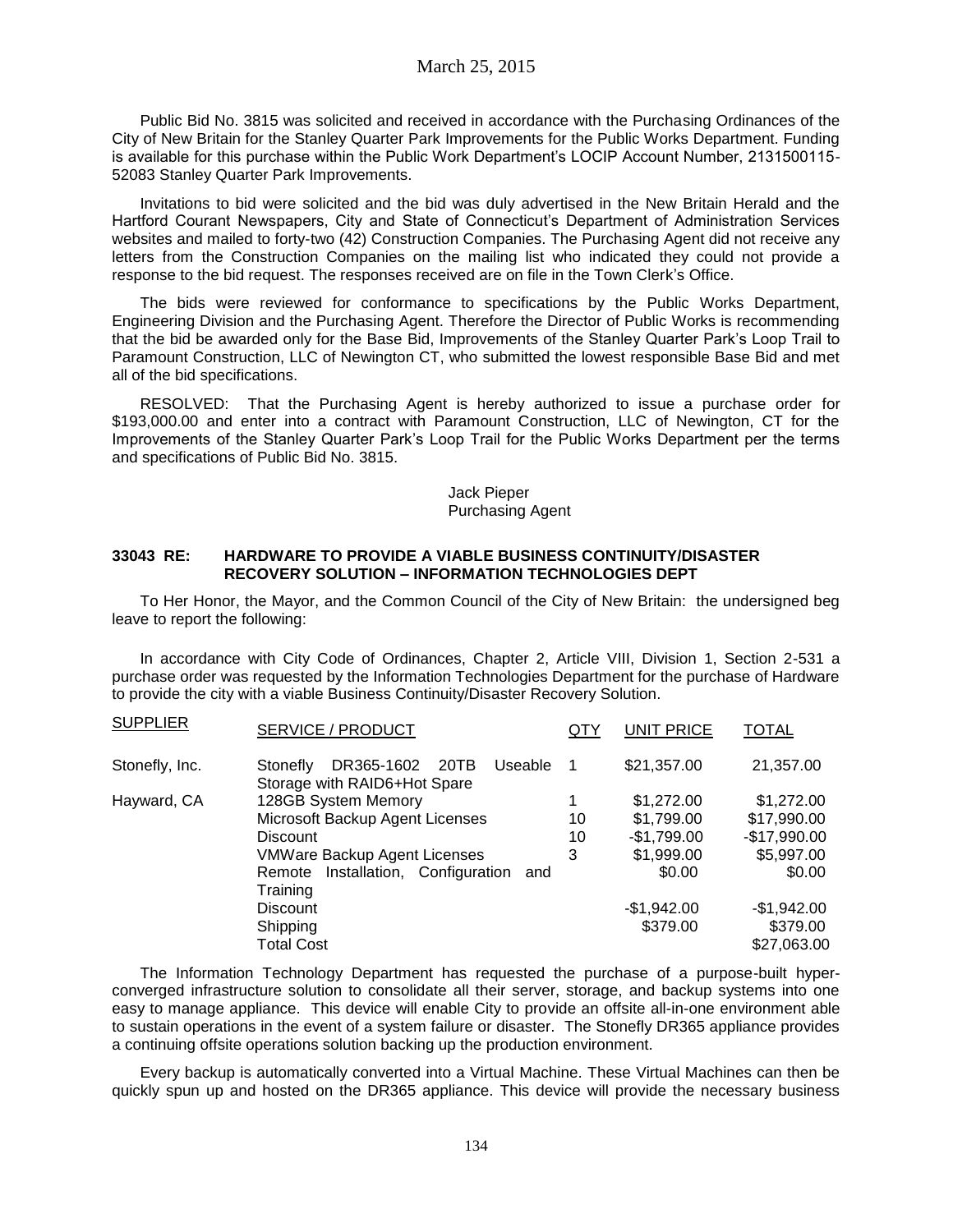continuity protection for the City's production environment in the event of a system failure, repair, noninvasive compliance testing and disaster.

Stonefly, Inc. has been chosen after the IT Department did their due diligence researching based on requirements, storage, processing needs, and overall function and performance of their solution.

Stonefly, Inc. is an Original Equipment Manufacturer and only channel for purchase and therefore bid solicitation for the purchase of this hardware would not be beneficial to the City. Funding for this purchase is available in the Information Technologies Department's Capital Equipment, Account Number 0040700614-57034, Data Infrastructure Improvement.

RESOLVED: The Purchasing Agent is hereby authorized to issue a purchase order for \$27,063.00 to Stonefly, Inc. of Hayward, CA for the purchase of the necessary Continuity of Operations Solution for New Britain and the Information Technologies Department.

> Jack Pieper Purchasing Agent

#### **33044 RE: ON-CALL ENGINEERING SERVICES – ENGINEERING AND HYDRAULIC ANALYSIS OF THE WEST CANAL DISCHARGE PIPE AT SHUTTLE MEADOW RESERVOIR – PUBLIC WORKS, UTILITIES DIVISION**

To Her Honor, the Mayor, and the Common Council of the City of New Britain: the undersigned beg leave to report the following:

The following on-call engineering project has been requisitioned following the award by the Common Council for on-call engineering contracts, Bid #3806, approved at its Regular Meeting of January 14, 2015. This project was presented and approved by the Water Commission at their March 10, 2015 meeting.

| Engineering and Hydraulic Analysis of the West Canal Discharge Pipe at the<br><b>Project Name:</b><br><b>Shuttle Meadow Reservoir</b> |  |
|---------------------------------------------------------------------------------------------------------------------------------------|--|
| Comprehensive Environmental, Inc.<br>Vendor:                                                                                          |  |
| \$19,650,00<br>Amount:                                                                                                                |  |
| 9303501100-5331 Water Capital Improvements, Professional Services<br>Line Items:                                                      |  |
| <b>Public Works Department, Utilities Division</b><br>Requested By:                                                                   |  |

Scope: Comprehensive Environmental, Inc. will conduct a level survey of the canal to determine its slope. This survey will help them to create a Hydraulic Analysis to determine the depth of flow and back water inundation of the canal. The canal directs water runoff from the watershed to the reservoir. This will help Comprehensive Environmental, Inc. to analyze the flow discharge of water and the feasibility of extending the existing pipeline. They will also perform a pump test of the Whitesbridge Pump Station to verify its flow and efficiency. Comprehensive Environmental, Inc. will summarize the findings in a brief report to the Utilities Division and provide a map showing the locations for the new pipe discharge. They will then meet with the Utilities Division to discuss their site inspections results, surveys, pump tests and the extension of existing pipe line in the canal.

RESOLVED: That the Purchasing Agent be and is hereby authorized to issue a Purchase Order for \$19,650.00 to Comprehensive Environmental, Inc. of New Britain, CT for the Engineering and Hydraulic Analysis of the West Canal Discharge Pipe at the Shuttle Meadow Reservoir.

> Jack Pieper Purchasing Agent

### **33045 RE: SOD REPLACEMENT AND OTHER RELATED WORK AT STANLEY GOLF COURSE FOR THE PARKS, RECREATION AND COMMUNITY SERVICES DEPT.**

To Her Honor, the Mayor, and the Common Council of the City of New Britain: the undersigned beg leave to report the following: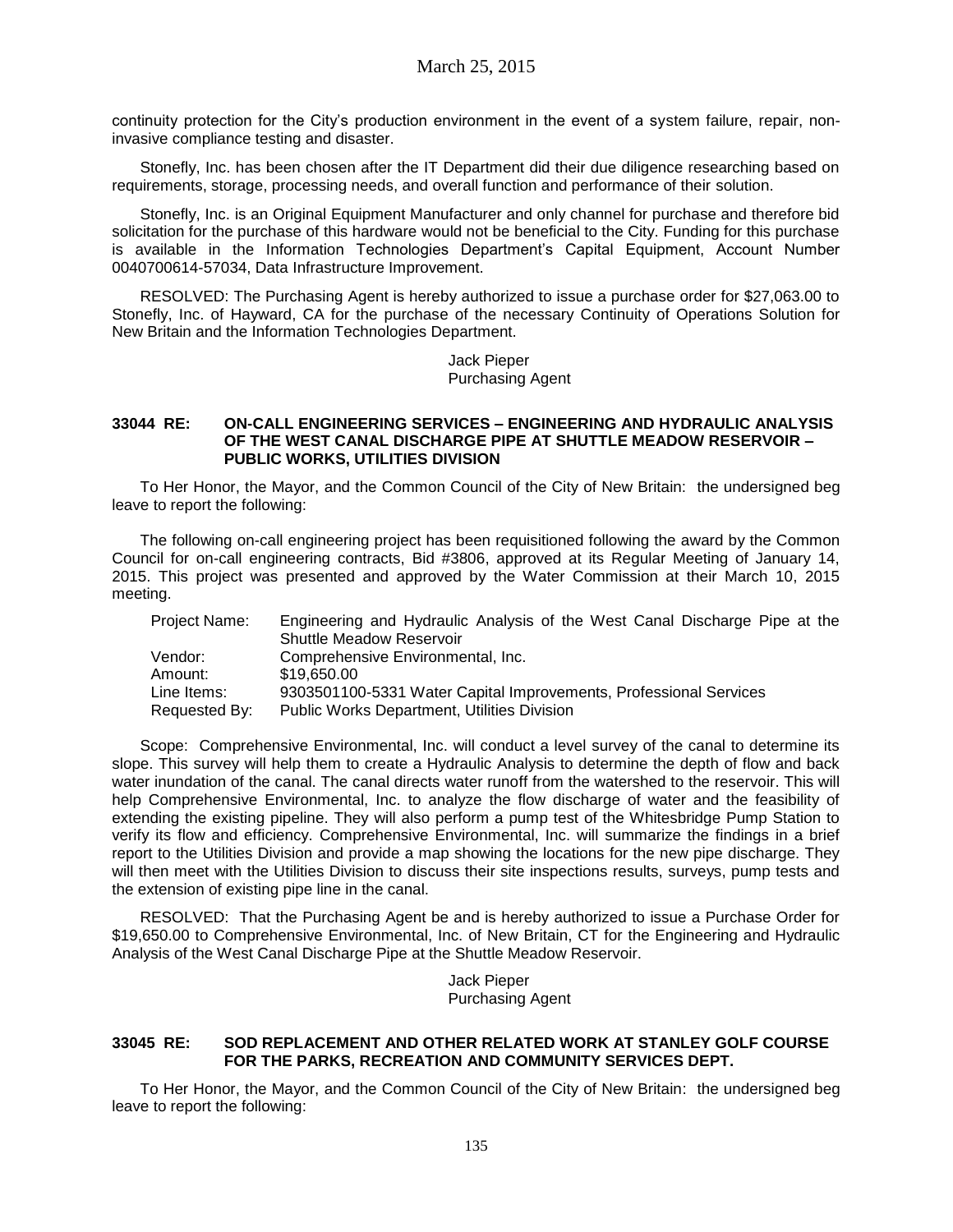Public Bid No. 3817 was solicited and received in accordance with the Purchasing Ordinances of the City of New Britain for the Sod Replacement and Other Related Work at the Stanley Golf Course for the Parks, Recreation and Community Services Department. Funding is available for this project within the Parks, Recreation and Community Services Department's Account Numbers 201420101-5746, Stanley Golf Course Miscellaneous Capital Projects and 0083237101-5454, Stanley Golf Course Irrigation Projects, Construction Contracts.

Invitations to bid were solicited and the bid was duly advertised in the New Britain Herald, the City and State of Connecticut's Department of Administration Services websites and mailed to nine (9) Sod or Landscaping Companies. The Purchasing Agent did not receive any letters from the Sod or Landscape Companies on the mailing list who indicated that they could not respond to the bid request. One (1) company withdrew their bid due to their error in pricing and another company withdrew because they could not receive bonding in a timely manner for the project.

The bid was reviewed for conformance to specifications by the Stanley Golf Course Superintendent and the Purchasing Agent. The Stanley Golf Course Administration has estimated the amounts of item one (1) being seven(7) acres of fairway bent grass, item two (2) being one (1) acre of short mowed blue grass for tees, item three(3) being seven (7) acres of rough blue grass blend, item four (4) stripping of two (2) acres of sod from one (1) location and installing it to another location and item five (5), hydro seeding five (5) acres in out of the way area. Work at the Stanley Golf Course needs to be started and completed soon so the golf course can be open for the beginning of the golf season to limit any revenue losses. The Stanley Golf Couse Administration is also seeking authority to spend additional square foot pricing if needed in case there is more damage areas found due to the inclement winter weather and anticipated muddy spring.

Therefore the Director of the Parks, Recreation and Community Services Department is recommending that the bid be awarded to Yard Group Landscaping of New Britain, CT for bid items one (1), Bentgrass Blend at \$0.70 per square foot and item four (4),Strip Existing Sod and Reinstall in Other Areas at \$0.45 per square foot for an anticipating price of \$252,648.00, to Winding Brook Turf of Wethersfield, CT for bid items two (2), Low-Mow Bentgrass in Tees at \$0.42 per square foot and item three (3), Bentgrass Blend in Rough Areas at \$0.42 per square foot for an anticipated cost of \$146,361.00 and with Stonehedge Landscaping of Newington, CT for bid item five (5), Hydro Seeding of Areas at \$0.04 per square foot for an anticipated cost of \$8,712.00. If the winter kill on existing greens need to be removed it is anticipated that ten thousand (10,000) square feet of Greens Grade Bent Grass Sod will be needed and should be purchased from Tuckahoe Turf Farms of Canton MA., at \$0.85 per square foot. If the Greens Grade Bent Grass Sod supplies are not available when the project is started then purchase Greens Grade Bent Grass with a small amount of POA from Winding Brook Turf of Wethersfield CT at \$0.90 per square foot to be used if needed. These bidders submitted the lowest bid for the indicated items and met all bid specifications for Bid 3817.

RESOLVED: That the Purchasing Agent is hereby authorized to enter into a contract and issue a purchase order to Yard Group Landscape of New Britain, CT, Winding Brook Turf of Wethersfield CT, Stonehedge Landscaping of Newington, CT, and Tuckahoe Turf Farms of Canton, MA for Sod Replacement and other Related Work not to exceed \$600,000.00 at the Stanley Golf Course per the terms and specifications of Public Bid No. 3817.

> Jack Pieper Purchasing Agent

## **TAX COLLECTOR**

### **33047 RE: TAX ABATEMENTS, CORRECTIONS AND REFUNDS**

To Her Honor, the Mayor, and the Common Council of the City of New Britain: the undersigned beg leave to report the following: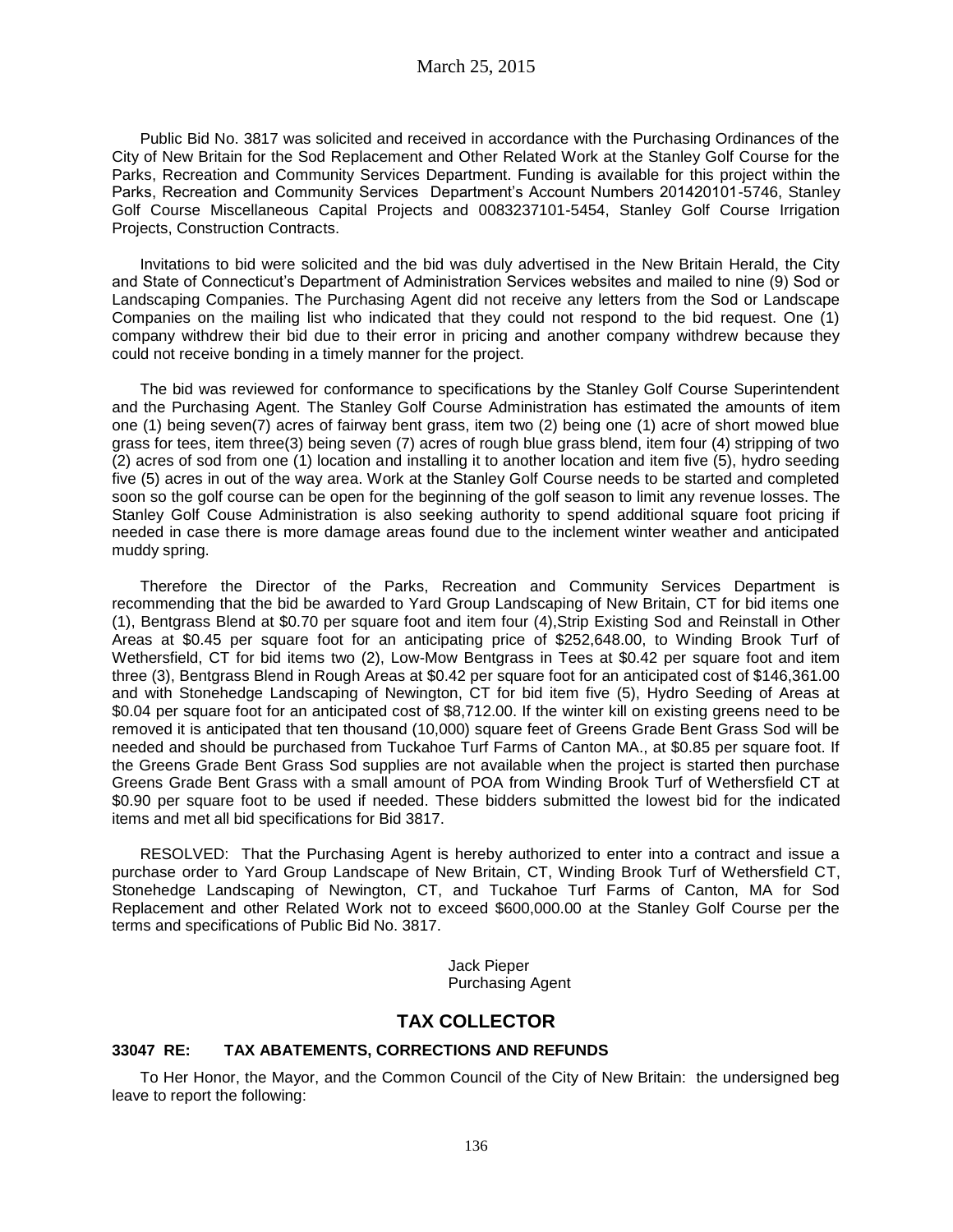The Collector of Taxes has referred a list of tax abatements, corrections and refunds. Acceptance and adoption is respectfully recommended.

> Cheryl S. Blogoslawski Tax Collector

## **LICENSE COMMITTEE**

### **33036-1 RE: SAINT JOHN PAUL II CATHOLIC SCHOOL BAZAAR/CARNIVAL**

To Her Honor, the Mayor, and the Common Council of the City of New Britain: the undersigned beg leave to report the following:

The Committee on Licenses, held a meeting on Monday, March 23, 2015, at 7:00 pm in the Council Chambers, voted to adopt and refer back to the Common Council with a favorable recommendation the following:

RESOLVED; by the Common Council of the City of New Britain that the Mayor be and is hereby authorized to issue to the Saint John Paul II Catholic School, said licenses as may be issued under Chapter 5, Section 5-15 through 5-22, of the Code of Ordinances for the period of June 18-20, 2015, for the purpose of conducting a bazaar/carnival on the Saint John Paul II Catholic School grounds, 221 Farmington Avenue, New Britain, Connecticut.

Alderman Adam Platosz, Chair

# **CONSOLIDATED COMMITTEE**

### **33022-1 RE: PROPOSED AMENDMENT TO THE ORDINANCES INCREASING THE TIME ALLOWED FOR RUBBISH CONTAINER REMOVAL**

To Her Honor, the Mayor, and the Common Council of the City of New Britain: the undersigned beg leave to report the following:

The Consolidated Subcommittee held a regular meeting and public hearing on Thursday, March 19, 2015, at 7:00 pm in the Council Chambers, to which was referred the matter of item 33022, Amend Code of Ordinances to increase the time allowed for rubbish container removal. The Consolidated Subcommittee voted to accept and refer back to the Common Council with a favorable recommendation.

> Alderman Emmanuel Sanchez Chair

## **REPORTS OF LEGISLATIVE COMMITTEES, BOARDS, COMMISSIONS AND DEPARTMENTS**

## **PURCHASING DEPARTMENT**

#### **33046 RE: ATHLETIC FIELD IMPROVEMENTS AT CHESLEY PARK FOR PARKS, RECREATION AND COMMUNITY SERVICES DEPT.**

To Her Honor, the Mayor, and the Common Council of the City of New Britain: the undersigned beg leave to report the following:

Public Bid No. 3758 was solicited and received in accordance with the Purchasing Ordinances of the City of New Britain for Athletic Field Improvements at Chesley Park for the Parks, Recreation and Community Services Department. Funding for this purchase was approved by the Common Council at their June 25, 2013 meeting, Resolution 32379-1, Chesley Park, Appropriation and Bond Authorization for the purchase of various Capital Projects. Funding for the Athletic Field Improvements at Chesley Park is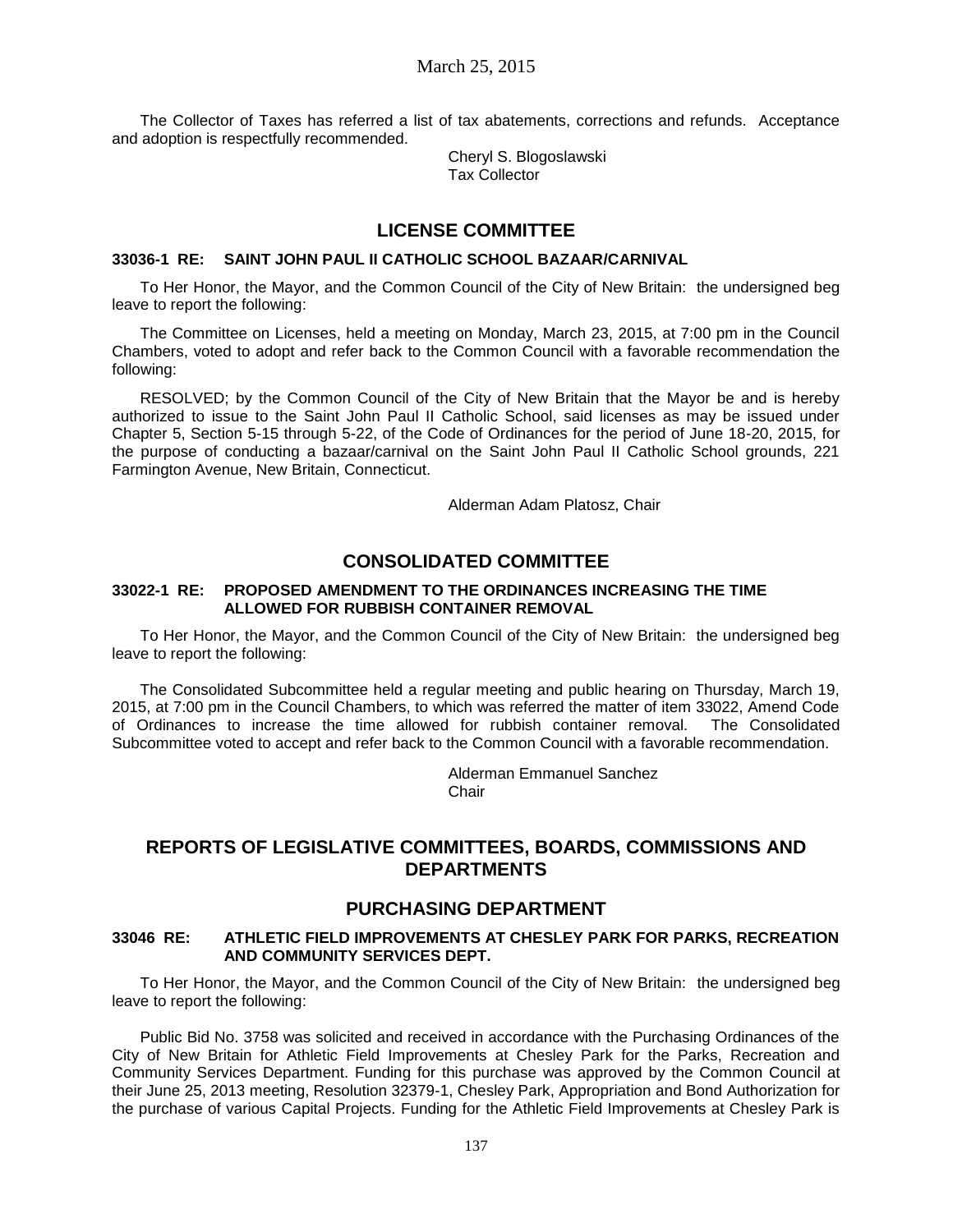available in the Parks, Recreation and Community Services Department's account number 0083237901- 5454, Chesley Park Improvements, Construction Contracts.

Invitations to bid were solicited and the bid was duly advertised in the New Britain Herald Newspaper, the City and State of Connecticut's Department of Administration Services websites and mailed to sixteen (16) Construction Companies. The Purchasing Agent did not receive any letters from the Construction Companies on the mailing list who indicated that they could not respond to the bid request. The responses received are on file in the Town Clerk's Office.

The bids were reviewed for conformance to specifications by the Parks, Recreation and Community Services Department's Administration, the City's On-call Engineering Company associated with this project and the Purchasing Agent. H.I. Stone & Son Inc, who is a Southbury, Connecticut based company, submitted the lowest bid for the Athletic Field Improvements at Chesley Park. Therefore the Director of the Parks, Recreation and Community Services Department is recommending the bid be awarded for the base bid and for Alternate 1E, Springturf, for the Athletic Field Improvements at Chelsey Park to H.I. Stone & Son Inc of Southbury, CT who met all of the bid specifications.

RESOLVED: That the Purchasing Agent is hereby authorized to issue a Purchase Order for \$1,498,000.00 and enter into a contract with H.I. Stone & Son Inc, of Southbury, CT for the Athletic Field Improvements at Chesley Park for the Parks, Recreations and Community Services per the terms and specifications of Public Bid No. 3758.

Jack Pieper Purchasing Agent

Ald. Bielinski moved to accept and adopt, seconded by Ald. Collins. So voted. Approved March 26, 2015 by Mayor Erin E. Stewart.

# **RESOLUTIONS RETURNED FROM COMMITTEE**

### **33036-2 RE: SAINT JOHN PAUL II CATHOLIC SCHOOL BAZAAR/CARNIVAL – 6/18/15 THRU 6/20/15**

To Her Honor, the Mayor, and the Common Council of the City of New Britain: the undersigned beg leave to recommend the adoption of the following:

RESOLVED; by the Common Council of the City of New Britain that the Mayor be and is hereby authorized to issue to the Saint John Paul II Catholic School, said licenses as may be issued under Chapter 5, Section 5-15 through 5-22, of the Code of Ordinances for the period of June 18-20, 2015, for the purpose of conducting a bazaar/carnival on the Saint John Paul II Catholic School grounds, 221 Farmington Avenue, New Britain, Connecticut.

> Alderman David DeFronzo Alderman Don Naples Alderman Robert Smedley

Ald. DeFronzo moved to accept and adopt, seconded by Ald. Giantonio. So voted. Approved March 26, 2015 by Mayor Erin E. Stewart.

### **33022-2 RE: AMENDMENT TO SEC. 11-6 OF THE ORDINANCES INCREASING THE TIME ALLOWED FOR REMOVAL OF RUBBISH CONTAINERS**

To Her Honor, the Mayor, and the Common Council of the City of New Britain: the undersigned beg leave to recommend the adoption of the following:

Resolution Summary: INTENT AND PURPOSE: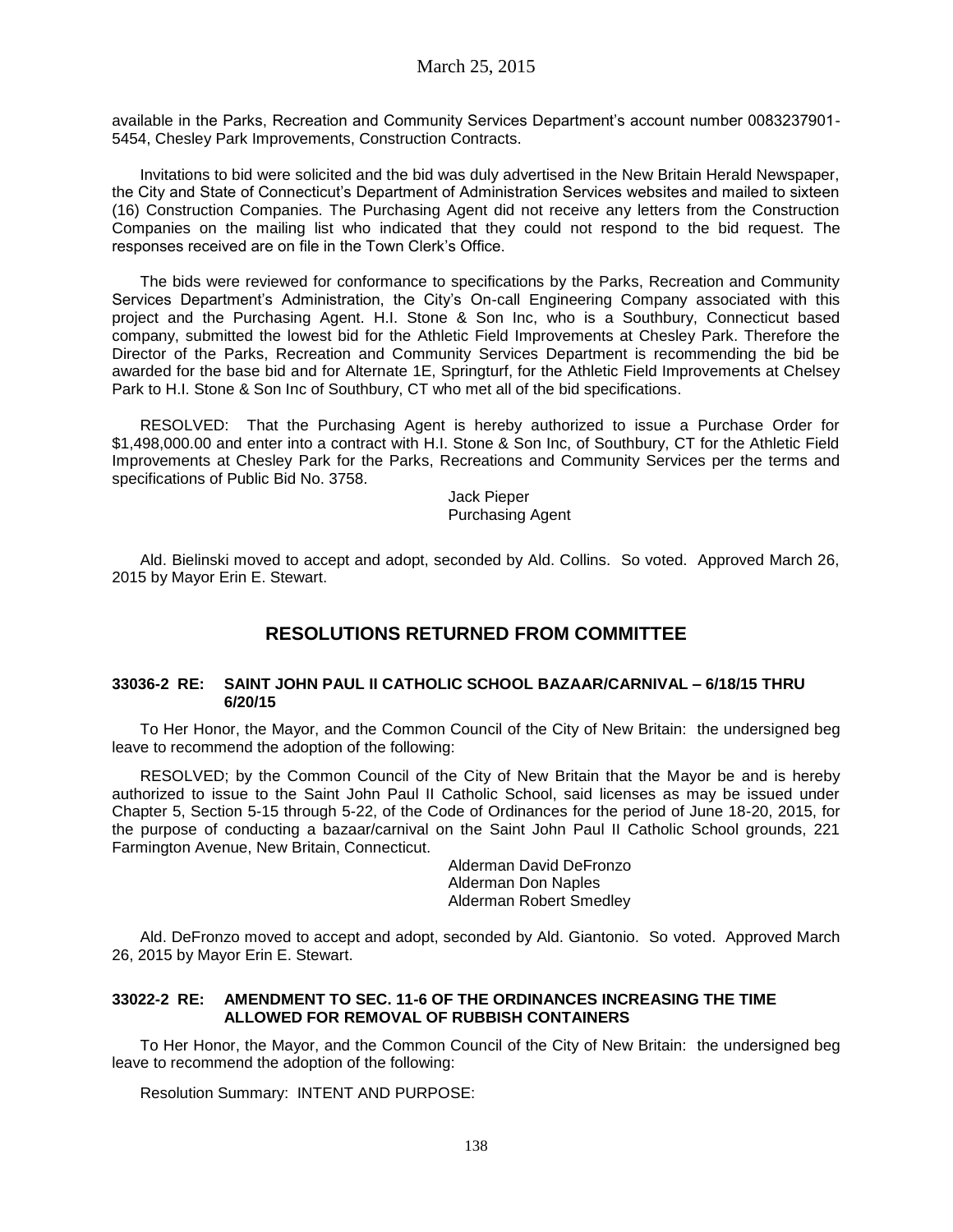To revise Section 11-6 of the Code of Ordinances to provide for the Common Council of the City of New Britain to increase the time allowed for container removal.

BE IT ORDAINED BY THE COMMON COUNCIL OF THE CITY OF NEW BRITAIN that SECTION 11-6 of the Code of Ordinances, City of New Britain, be amended as follows: (inserted text appears in underline; deleted text appears in strikethrough; new sections begin with the word [new].

Sec. 11-6. Points of collection.

- (a) For curbside collection, clean carts shall be placed at the curb at the appointed time for collection in accordance with guidelines established by the Department of Ppublic Wworks.
- (b) No rubbish shall be placed at the curb earlier than 5:00 p.m. of the day prior to a scheduled pickup. All rubbish containers shall be removed from the sidewalk or curb within twelve (12) twenty-four (24) hours after collection.
- (c) Any person violating subsection (b) shall be fined ninety-nine dollars (\$99.00) for each such offense.

(Code 1970, § 18-6; Ord. of 3-85; Ord. of 5-85; No. 26824-1, 2-27-02; Res. No. 29580-2, 6-13-07)

#### Alderman Don Naples

Ald. Naples moved to accept and adopt, seconded by Ald. Bielinski. Ald. Carlozzi moved to refer back to the Consolidated Committee, seconded by Ald. Salvio. So voted. RESOLUTION REFERRED BACK. Approved March 26, 2015 by Mayor Erin E. Stewart.

# **NEW BUSINESS**

## **RESOLUTIONS**

### **33048 RE: BUDGET AMENDMENT – GENERAL FUND – PARKS, RECREATION AND COMMUNITY SERVICES DEPARTMENT - \$23,500.00**

To Her Honor, the Mayor, and the Common Council of the City of New Britain: the undersigned beg leave to recommend the adoption of the following:

Resolution Summary: PURPOSE: To increase the General Fund Parks, Recreation and Community Services Department's Willow Brook Concessionaire/Sports Complex revenue and expenses to accurately reflect added events after the 2015 fiscal year budget process.

WHEREAS, the City of New Britain has three stadiums in Willow Brook Park and are often requested to be sites for Local, State, Regional and National sports teams' games and tournaments; AND

WHEREAS, the Department also recruits such events to come to the City of New Britain as they are significant revenue generators for the City through ticket sales, parking fees, facility rental fees, concessions, sponsorship opportunities, etc.; AND

WHEREAS, examples of such events include: the US Bands New England Band Competition, Major League and International Soccer Matches, CIAC Sports State Playoffs and Championships, Music Concerts, Golden Stick Wiffleball National Championships, Irv Black Invitational Track Meet, Nutmeg State Games, USA Track and Field sanctioned meets, New England Intercollegiate Amateur Athletic Association Outdoor Track and Field Championships and others, AND

WHEREAS, the department projects collecting revenues in excess of the \$23,500.00 for the general fund; AND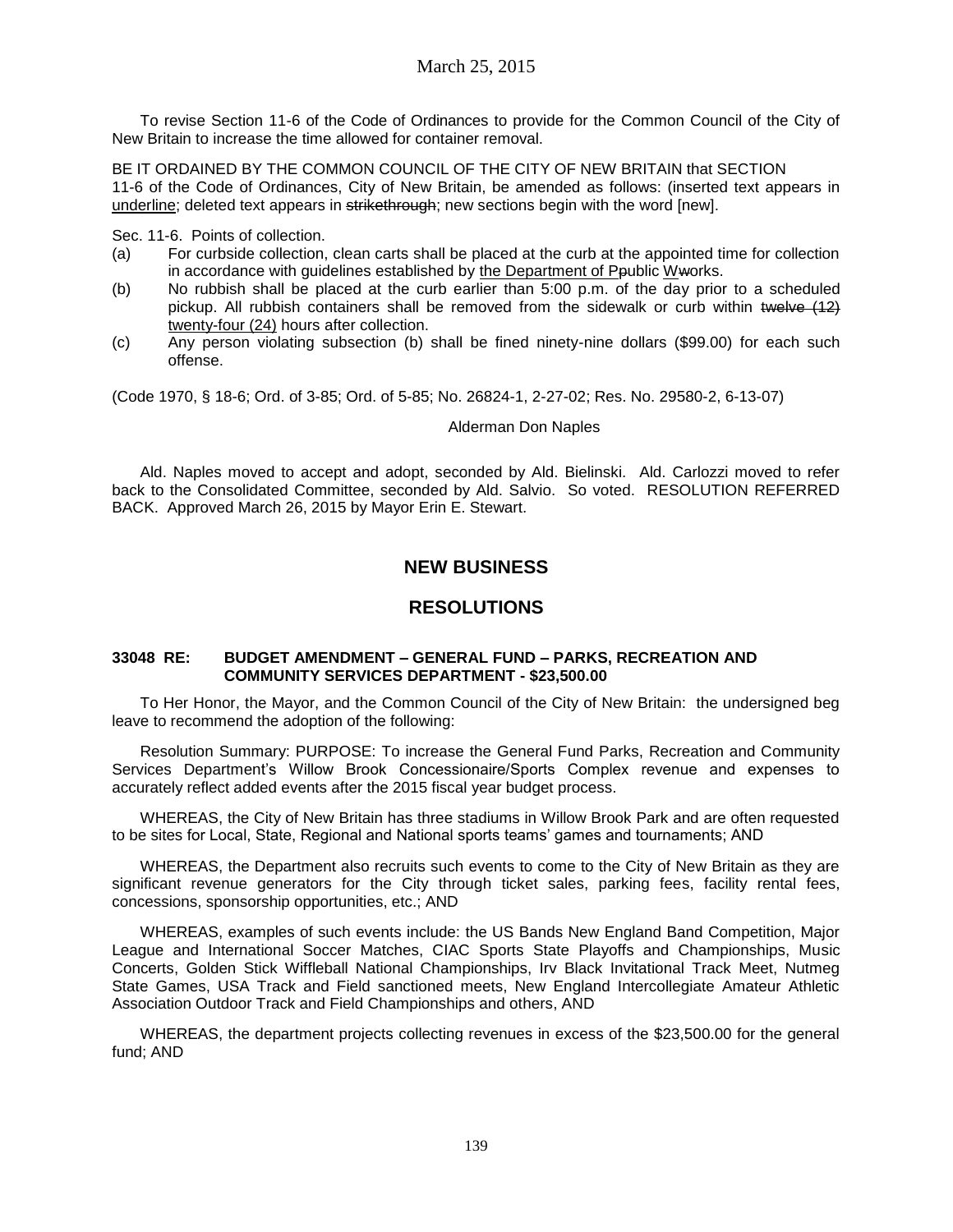## March 25, 2015

WHEREAS, other revenue generating events like these added this fiscal year include the CIAC State Championship games for both Boys and Girls Soccer, Football, and Track and Field, NOW THEREFORE BE IT

RESOLVED, that a budget amendment to the General Fund be made as follows:

| Increase Revenue:<br>001420001-4418<br>001420001-4420 | Willow Brook Concessions<br>Stadium Parking                                     | \$21,000.00<br>\$2,500.00 |
|-------------------------------------------------------|---------------------------------------------------------------------------------|---------------------------|
| Increase Expenditure:                                 |                                                                                 |                           |
| 001420002-5124                                        | <b>Part Time Salaries</b>                                                       | \$8,500.00                |
| 001420002-5540                                        | Advertising/Printing                                                            | \$2,500.00                |
| 001420002-5659                                        | <b>Operating Materials &amp; Supplies</b>                                       | \$12,500.00               |
|                                                       | TOTAL                                                                           | \$23,500.00               |
|                                                       | Alderwoman Shirley Black<br>Alderman David DeFronzo<br>Alderman Jamie Giantonio |                           |

Ald. DeFronzo moved to accept and adopt, seconded by Ald. Black. Roll call vote – All members voted in favor. Approved March 26, 2015 by Mayor Erin E. Stewart.

Alderwoman Eva Magnuszewski

Alderman Daniel Salerno

#### **33049 RE: BUDGET AMENDMENT – DONATIONS ACCOUNT PARKS, RECREATION AND COMMUNITY SERVICES DEPARTMENT – FISCAL YEAR 2014/15**

To Her Honor, the Mayor, and the Common Council of the City of New Britain: the undersigned beg leave to recommend the adoption of the following:

Resolution Summary: PURPOSE: To amend expenditure and revenue accounts for the Parks and Recreation Department's Donations Account. The Parks and Recreation Department often receives financial donations from individuals, organizations, businesses, civic groups, etc. These generous contributions often are donated for very specific projects and/or programs that can run over multiple fiscal years. There are also instances in which the donator does not give an exact purpose for the contribution but leaves that decision to Parks and Recreation administrators. The Parks and Recreation Department also coordinates fundraisers in which money raised is divided up amongst several organizations. This account allows the Department to disperse these funds in the manner in which they were intended.

Whereas, the New Britain Parks and Recreation Department is always seeking new and alternative funding to run programs, improve facilities and provide financial assistance as needed, and

Whereas, many individuals, civic groups, businesses, private organizations, and others make cash donations to the Parks and Recreation Department for many reasons, and

Whereas, some examples of these programs and or projects include but are not limited to the Annual Fishing Derby, Friends of Walnut Hill Park Recognition Garden, Nutmeg State Games, programming scholarships for the underprivileged and persons with disabilities, Fitness trails at Walnut Hill and Stanley Quarter Parks, the Benefits are Endless Freedom Room, and special event sponsorships, and

Whereas, in fiscal year 2014-15, the Department has been very fortunate to receive several of these donations which now require the proper expenditures to run the sponsored programs and facility improvements, for example: additional repairs at the Walnut Hill Park Darius Miller Band Shell; USTA Tennis programming and repairs to the Walnut Hill World War I monument, NOW THEREFORE BE IT

RESOLVED, the Finance Department amend the appropriate revenue and expense line items as follows: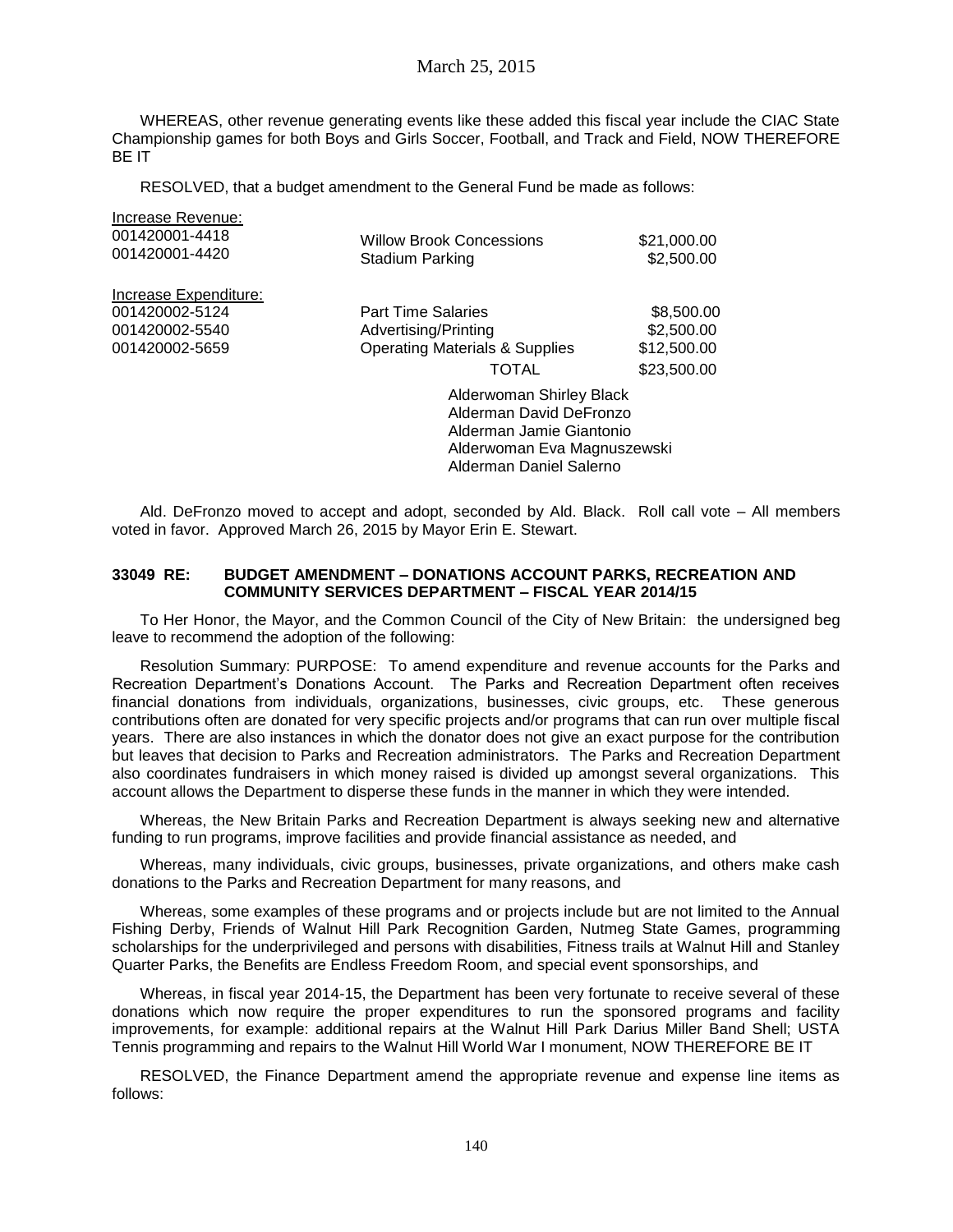| Revenue             |                              | Original Budget | Amended Budget |
|---------------------|------------------------------|-----------------|----------------|
| 283420111-4512      | Donations                    | \$<br>80,000.00 | \$160,000.00   |
| <b>Expenditures</b> |                              |                 |                |
| 283420111-5122      | Overtime                     | \$<br>0.00      | \$2,000.00     |
| 283420111-5124      | Part-time salaries           | \$<br>30,000.00 | \$35,000.00    |
| 283420111-5331      | <b>Professional Services</b> | \$<br>0.00      | \$5,000.00     |
| 283420111-5436      | Equip Maint. & repair        | \$<br>5,000.00  | \$5,000.00     |
| 283420111-5440      | Rentals/supplies Equip       | \$<br>25,000.00 | \$50,000.00    |
| 283420111-5454      | Construction contracts       | \$<br>0.00      | \$25,000.00    |
| 283420111-5540      | Advertising                  | \$<br>5,000.00  | \$8,000.00     |
| 283420111-5659      | Materials/supplies           | \$<br>15,000.00 | \$30,000.00    |
|                     | .                            |                 |                |

Alderwoman Shirley Black Alderman David DeFronzo Alderman Jamie Giantonio Alderwoman Eva Magnuszewski Alderman Daniel Salerno

Ald. DeFronzo moved to accept and adopt, seconded by Ald. Salvio. Roll call vote – All members voted in favor. Approved March 26, 2015 by Mayor Erin E. Stewart.

#### **33050 RE: BUDGET AMENDMENT – PARK SECURITY ACCOUNT - \$65,000**

To Her Honor, the Mayor, and the Common Council of the City of New Britain: the undersigned beg leave to recommend the adoption of the following:

Resolution Summary: PURPOSE: To amend the expenditure and revenue accounts for the Parks, Recreation and Community Service Department's Park Security Account. This account uses revenues from the cell tower at Chesley Park to pay for park security and policing expenses including security cameras and related computer hardware and software, monthly monitoring fees, police overtime assignments, lighting, and other security related items. This revision is required to more accurately reflect this fiscal year's revenue and expenditures.

Whereas, The Parks, Recreation and Community Services Department's Park Security Account was setup using revenues generated from the cell tower at Chesley Park via Resolution number 28087-2, and

Whereas, this account is used for such security related items as cameras, alarms, lighting, police assignments, monthly monitoring fees, and more, and

Whereas, The Department has been successful, in cooperation with the New Britain Police Department, in identifying and deterring illegal activities throughout the Park System, AND

Whereas, there are still several park locations that require security systems in order to further prevent vandalism, theft, illegal dumping, and other illegal activities, NOW THEREFORE BE IT

RESOLVED, that the Parks, Recreation and Community Services Department's Park Security Account be revised as follows:

| Revenue             |                                          | <b>Budget</b> |
|---------------------|------------------------------------------|---------------|
| 203419101-4408      | <b>Cell Tower Revenue</b>                | \$65,000.00   |
| <b>Expenditures</b> |                                          |               |
| 203419101-5440      | Contractual/leasing                      | \$10,000.00   |
| 203419101-5454      | <b>Construction Contracts</b>            | \$25,000.00   |
| 203419101-5659      | <b>Operating Material &amp; Supplies</b> | \$15,000.00   |
| 203419101-5740      | Misc. Equipment                          | \$15,000.00   |
|                     | Total                                    | \$65,000.00   |

Alderwoman Shirley Black Alderman David DeFronzo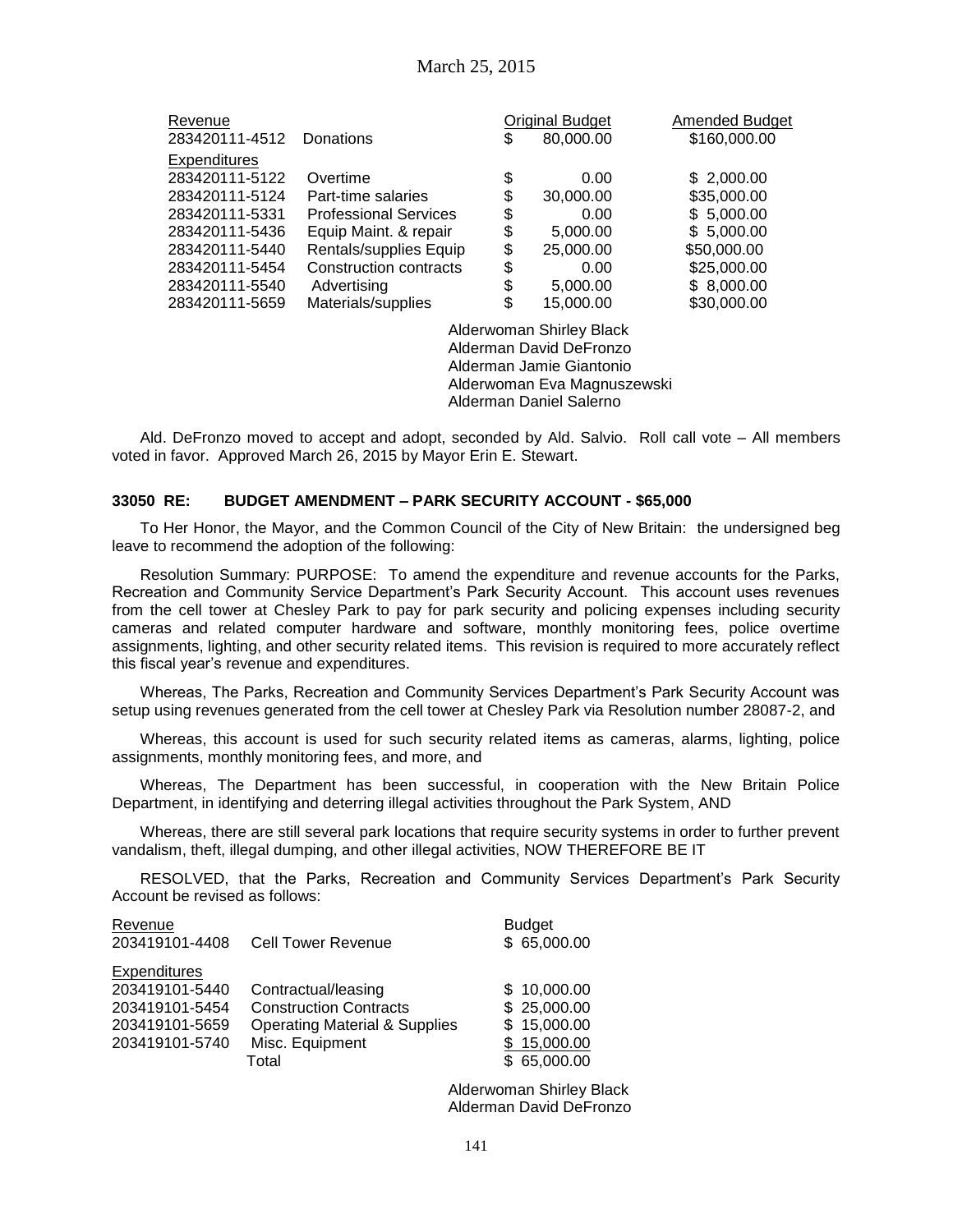Alderman Jamie Giantonio Alderwoman Eva Magnuszewski Alderman Daniel Salerno

Ald. Giantonio moved to accept and adopt, seconded by Ald. Bielinski. Roll call vote – All members voted in favor. Approved March 26, 2015 by Mayor Erin E. Stewart.

### **33045-1 RE: STANLEY GOLF COURSE SOD REPLACEMENT PUBLIC BID 3817**

To Her Honor, the Mayor, and the Common Council of the City of New Britain: the undersigned beg leave to recommend the adoption of the following:

Resolution Summary: PURPOSE: To enable Stanley Golf Course staff and contractors to strip sod, install new sod, and to hydro seed in out of the way areas in order to complete the entire renovation of Stanley Golf Course.

WHEREAS, Public Bid No. 3817 was solicited and received in accordance with the Purchasing Ordinances of the City of New Britain for Stanley Golf Course Sod Replacement; AND

WHEREAS, Invitations to bid were solicited and the bid was duly advertised in the New Britain Herald Newspaper, the City and State of Connecticut's Department of Administration Services websites and mailed to 9 sod companies. The Purchasing Agent did not receive any letters from Sod Companies on the mailing list who indicated that they could not respond to the bid request. One Company withdrew their bid due to their error in pricing and another Company withdrew because they could not receive bonding in a timely manner; AND

WHEREAS, the bids were reviewed for conformance to specifications by the Stanley Golf Course and Parks, Recreation and Community Services Department's Administration and the Purchasing Agent; AND

WHEREAS, Stanley Golf course construction is underway to rebuild the red nine and complete irrigation on the blue and white nines: AND

WHEREAS, The Stanley Golf Course administrators have estimated the amounts of item one, being 7 acres of fairway bent grass, and item two, being 1 acre of short mowed blue grass for tees, and item three, being 7 acres of rough blue grass blend, and item four, stripping 2 acres of sod from one location and installing it to another location, and item five, hydro seeding, maybe 5 acres in out of the way areas; AND

WHEREAS, we are anticipating spending \$252,648 with Yard Group Landscaping from New Britain for bid items 1 (.70 cents per square foot) and 4 (.45 cents per square foot) and Winding Brook Turf from Wethersfield for items 2 and 3 (.42 cents per square foot) for a cost of \$146,361 and possibly \$8,712 with Stonehedge Landscaping from Newington for item 5 (.04 cents per square foot); AND

WHEREAS, If there is winter kill on existing greens that needs to be moved, we would anticipate 10,000 sq. ft. of greens grade bent grass sod from Tuckahoe Turf Farms from Rhode Island at .85 cents per square foot, if supplies are not available then buy greens grade bent grass with small amounts of poa from Winding Brook Turf for .90 cents per square foot to be used if needed; AND

WHEREAS, We have experienced a difficult winter and anticipate a muddy spring, with construction equipment transporting from one construction area to other construction areas it is not completely clear as to the amount of sod, hydro seeding and sod stripping needed to complete the project; AND

WHEREAS, Rebuilding the red 9 must be completed as soon as possible in order to limit the Stanley Golf Course revenue losses; AND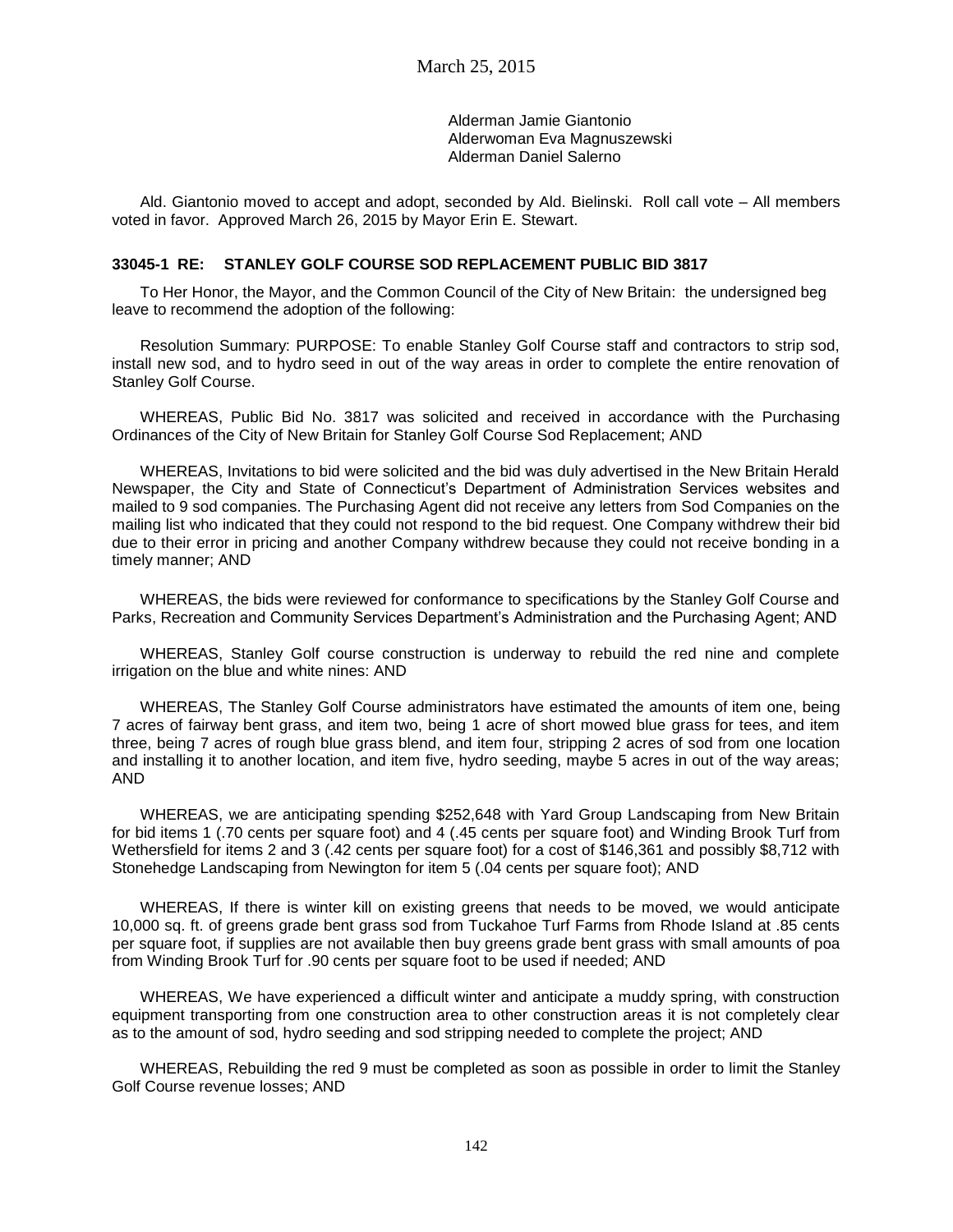WHEREAS, Funding is in place from two accounts numbers, 201420101-5746 and 0083237101- 5454; AND

WHEREAS, Stanley Golf Course is seeking authority to spend additional square foot pricing if needed in case there is more damaged areas not anticipated not to exceed \$600,000; NOW THEREFORE BE IT

RESOLVED, that the purchasing agent can enter into potentially four contracts with Yard Group Landscaping, Stonehedge Landscaping, Winding Brook Turf Farm and Tuckahoe Turf Farm according to the unit prices of the bids not to exceed \$600K.

> Alderwoman Shirley Black Alderman David DeFronzo Alderman Jamie Giantonio Alderwoman Eva Magnuszewski Alderman Daniel Salerno

Ald. Giantonio moved to accept and adopt, seconded by Ald. Pabon. So voted. Approved March 26, 2015 by Mayor Erin E. Stewart.

There being no further business to come before the Council, Ald. Salvio moved to adjourn, seconded by Ald. Bielinski. So voted. Meeting adjourned at 8:32 p.m.

ATTEST: Mark H. Bernacki, City Clerk